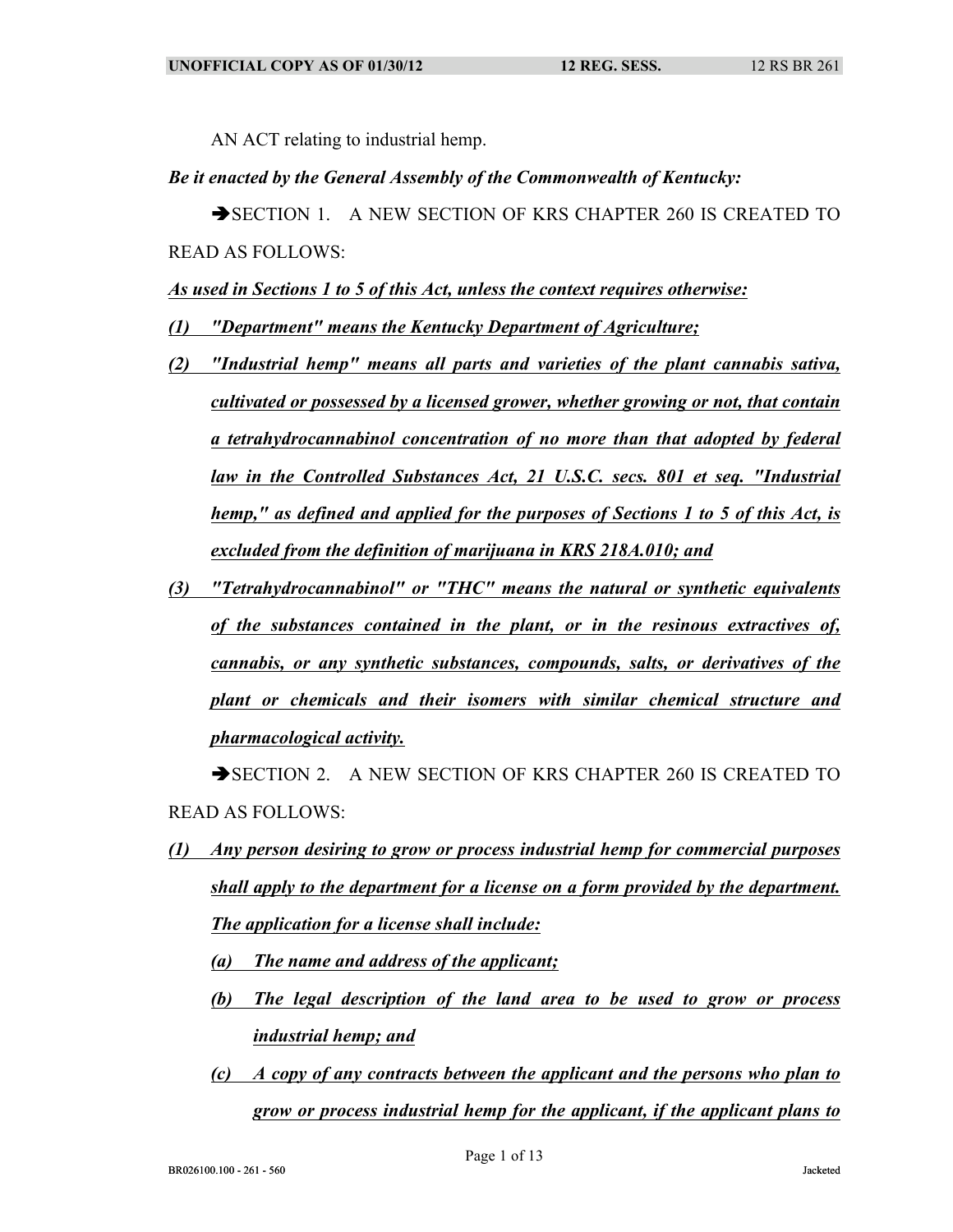*let another person grow or process the industrial hemp.*

- *(2) (a) For initial licensure, each applicant shall be required to submit to a statewide and nationwide criminal history check, which shall be conducted by the sheriff's department having jurisdiction in the county in which the industrial hemp will be grown or processed. For applicants planning to grow or process industrial hemp in more than one (1) county, the department shall determine which sheriff's department shall conduct the checks.*
	- *(b) The sheriff's department shall provide the department with a copy of the criminal history records. Criminal history records provided to the department shall be confidential and shall only be used in determining an applicant's eligibility for licensure.*
	- *(c) All costs associated with the checks shall be paid by the applicant.*
	- *(d) A person with a prior felony conviction within ten (10) years of applying for a license shall not be eligible for licensure.*
- *(3) If the applicant has completed the application process to the satisfaction of the department, the department shall issue the license, which shall be valid for a period of one (1) year. Any person licensed under this section shall be presumed to be growing or processing industrial hemp for commercial purposes.*
- *(4) The department shall administer the licensing program and shall promulgate administrative regulations necessary to carry out Sections 1 to 5 of this Act.*
- *(5) The license required by this section shall not be conditioned on or subject to review or approval by the United States Drug Enforcement Agency.*

SECTION 3. A NEW SECTION OF KRS CHAPTER 260 IS CREATED TO READ AS FOLLOWS:

*(1) In addition to the criminal history checks required by Section 2 of this Act, the sheriff's department shall be responsible for monitoring registered industrial*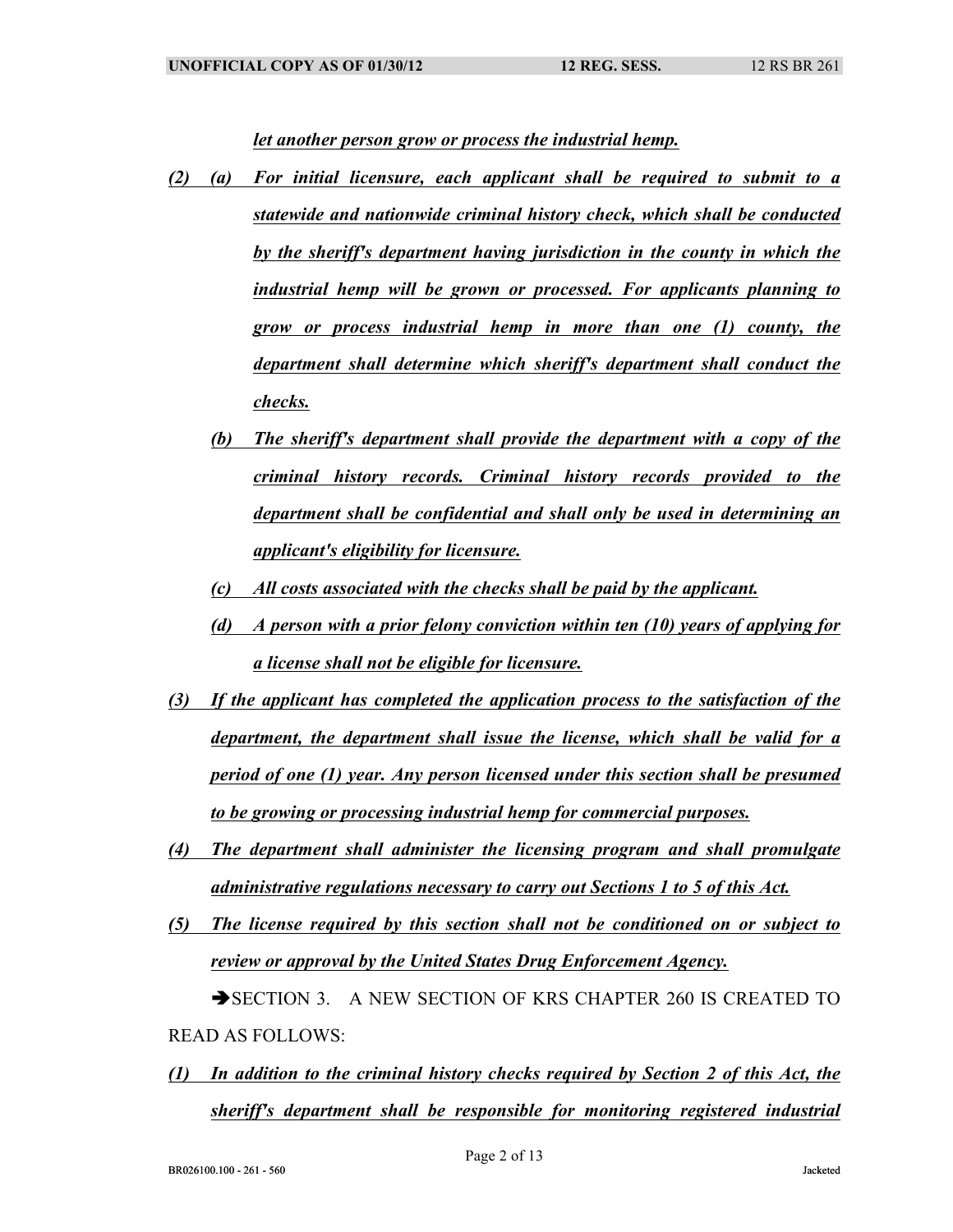*hemp fields and shall randomly test the industrial hemp for compliance with THC levels. The department shall provide the sheriffs with a list of approved licensees and copies of the legal descriptions of the lands upon which industrial hemp is being grown or processed. For licensees growing or processing industrial hemp in more than one (1) county, each county's industrial hemp fields shall be monitored and tested by the sheriff's department having jurisdiction in that county.*

*(2) To provide sufficient funds to pay the costs associated with administering, monitoring, and testing industrial hemp, the department shall assess each licensee a fee of five dollars (\$5) per acre, with a minimum fee of one hundred fifty dollars (\$150) per applicant. Collections from this fee shall be equally divided between the department and the appropriate sheriff's department.*

SECTION 4. A NEW SECTION OF KRS CHAPTER 260 IS CREATED TO READ AS FOLLOWS:

- *(1) Each licensee shall:*
	- *(a) File with the department documentation indicating that the industrial hemp seeds planted were of a type and variety certified to have no more THC concentration than that adopted by federal law in the Controlled Substances Act, 21 U.S.C. secs. 801 et seq.;*
	- *(b) Notify the department of the sale or distribution of any industrial hemp grown or processed under the license and the names and addresses of the persons to whom the industrial hemp was sold or distributed; and*
	- *(c) Provide the department with any contracts between the licensee and any person to whom industrial hemp was sold or distributed.*
- *(2) Any person licensed to grow or process industrial hemp under Sections 1 to 5 of this Act may import and resell industrial hemp seed that has been certified as having no more THC concentration than that adopted by federal law in the*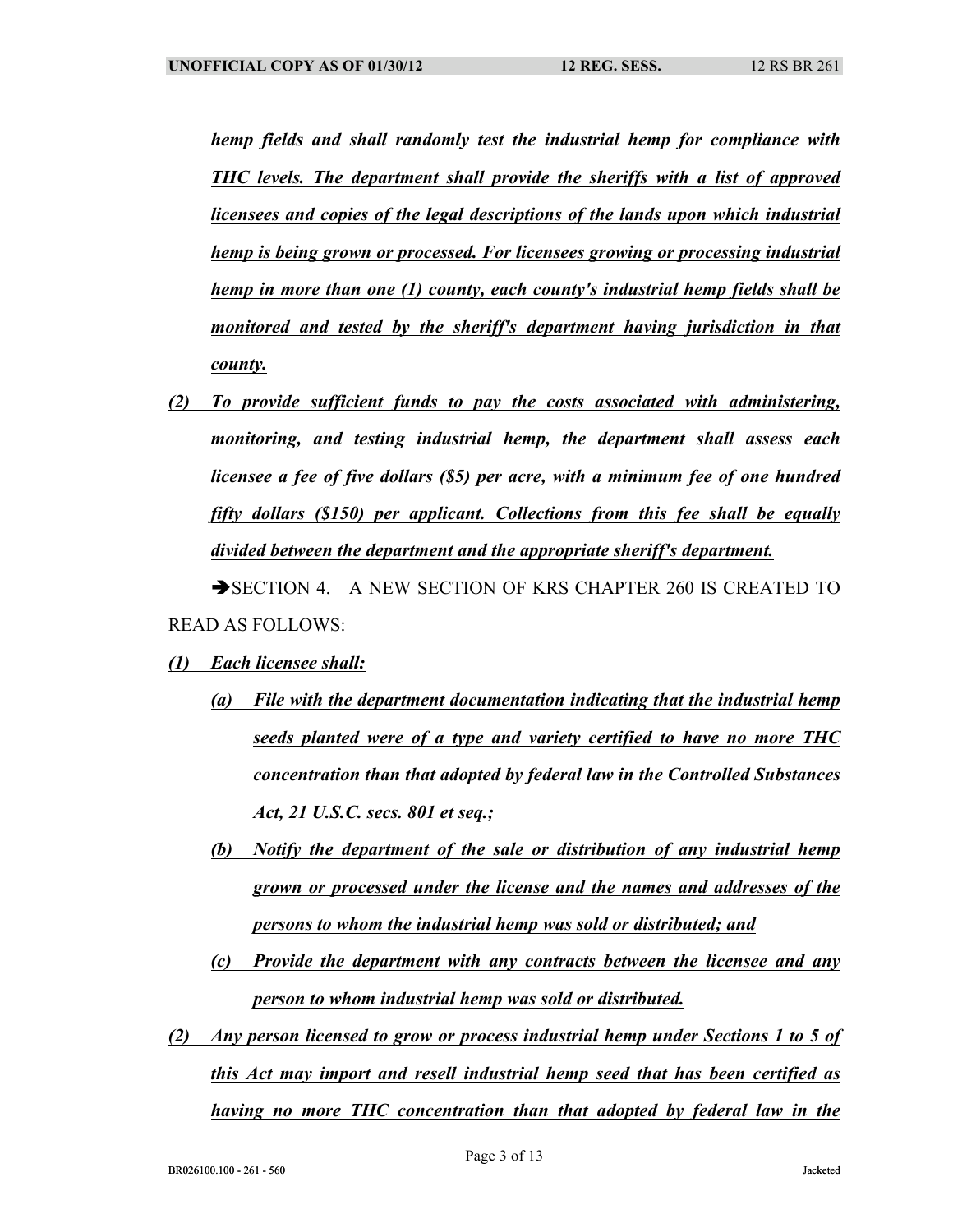*Controlled Substances Act, 21 U.S.C. secs. 801 et seq.*

SECTION 5. A NEW SECTION OF KRS CHAPTER 260 IS CREATED TO READ AS FOLLOWS:

- *(1) Nothing in Sections 1 to 5 of this Act shall be construed to authorize any person to violate any federal rules or regulations.*
- *(2) If any part of Sections 1 to 5 of this Act conflicts with a provision of federal law regarding industrial hemp that has not been adopted in Kentucky under KRS 260.865, the federal provision shall control to the extent of the conflict.*

Section 6. KRS 218A.010 is amended to read as follows:

As used in this chapter:

- (1) "Administer" means the direct application of a controlled substance, whether by injection, inhalation, ingestion, or any other means, to the body of a patient or research subject by:
	- (a) A practitioner or by his or her authorized agent under his or her immediate supervision and pursuant to his or her order; or
	- (b) The patient or research subject at the direction and in the presence of the practitioner;
- (2) "Anabolic steroid" means any drug or hormonal substance chemically and pharmacologically related to testosterone that promotes muscle growth and includes those substances listed in KRS 218A.090(5) but does not include estrogens, progestins, and anticosteroids;
- (3) "Cabinet" means the Cabinet for Health and Family Services;
- (4) "Child" means any person under the age of majority as specified in KRS 2.015;
- (5) "Cocaine" means a substance containing any quantity of cocaine, its salts, optical and geometric isomers, and salts of isomers;
- (6) "Controlled substance" means methamphetamine, or a drug, substance, or immediate precursor in Schedules I through V and includes a controlled substance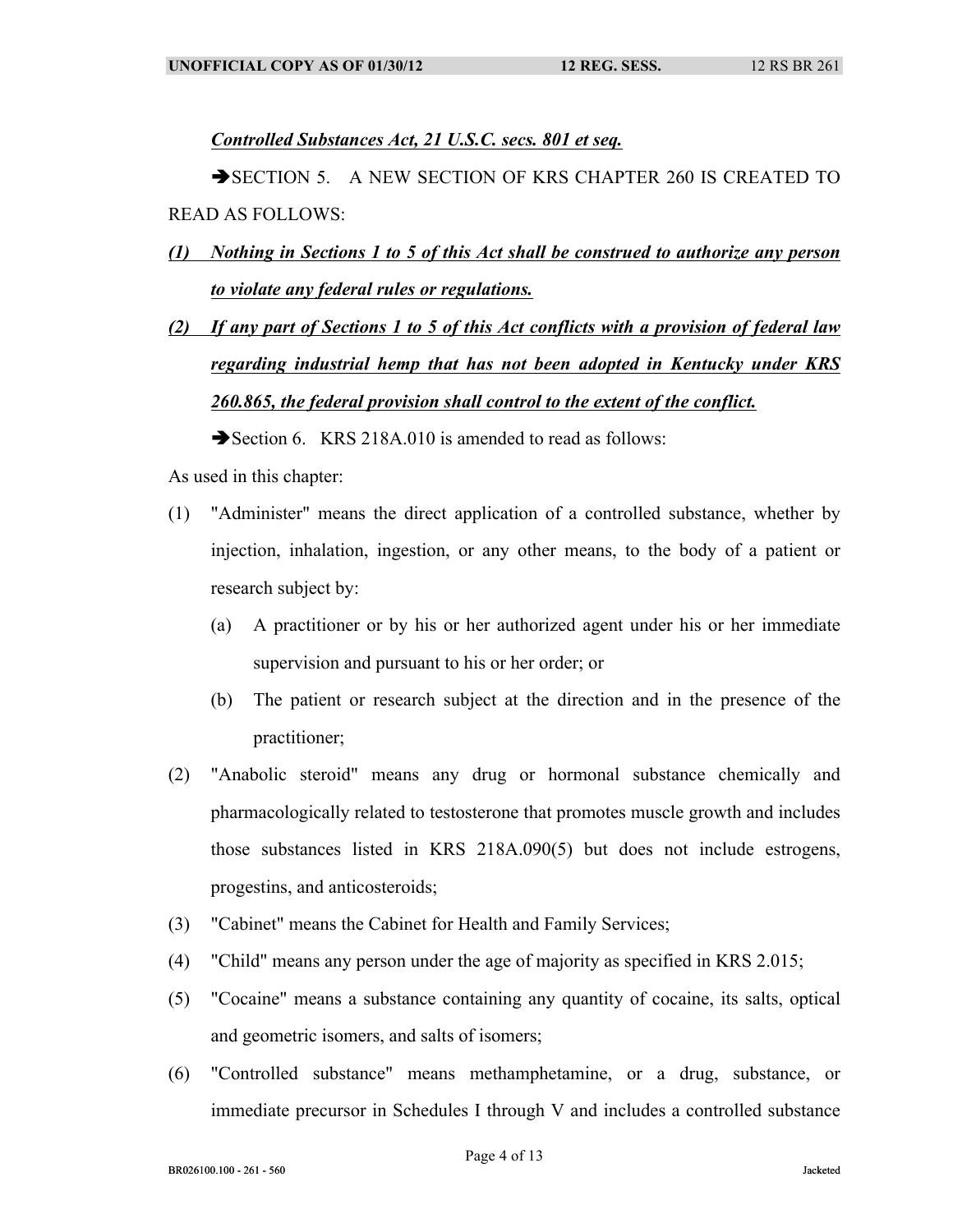analogue;

- (7) (a) "Controlled substance analogue," except as provided in paragraph (b) of this subsection, means a substance:
	- 1. The chemical structure of which is substantially similar to the structure of a controlled substance in Schedule I or II; and
	- 2. Which has a stimulant, depressant, or hallucinogenic effect on the central nervous system that is substantially similar to or greater than the stimulant, depressant, or hallucinogenic effect on the central nervous system of a controlled substance in Schedule I or II; or
	- 3. With respect to a particular person, which such person represents or intends to have a stimulant, depressant, or hallucinogenic effect on the central nervous system that is substantially similar to or greater than the stimulant, depressant, or hallucinogenic effect on the central nervous system of a controlled substance in Schedule I or II.
	- (b) Such term does not include:
		- 1. Any substance for which there is an approved new drug application;
		- 2. With respect to a particular person, any substance if an exemption is in effect for investigational use for that person pursuant to federal law to the extent conduct with respect to such substance is pursuant to such exemption; or
		- 3. Any substance to the extent not intended for human consumption before the exemption described in subparagraph 2. of this paragraph takes effect with respect to that substance;
- (8) "Counterfeit substance" means a controlled substance which, or the container or labeling of which, without authorization, bears the trademark, trade name, or other identifying mark, imprint, number, or device, or any likeness thereof, of a manufacturer, distributor, or dispenser other than the person who in fact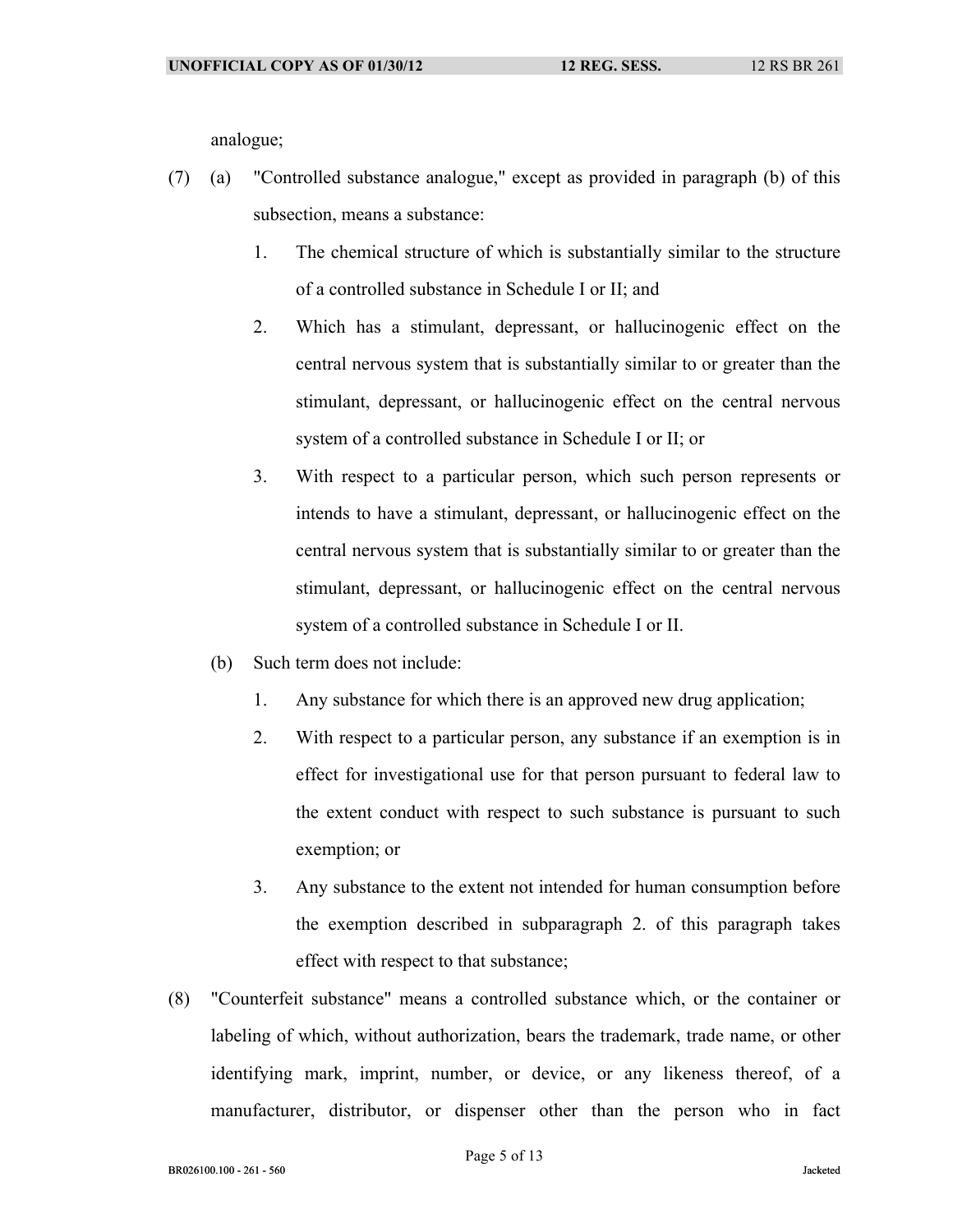manufactured, distributed, or dispensed the substance;

- (9) "Dispense" means to deliver a controlled substance to an ultimate user or research subject by or pursuant to the lawful order of a practitioner, including the packaging, labeling, or compounding necessary to prepare the substance for that delivery;
- (10) "Dispenser" means a person who lawfully dispenses a Schedule II, III, IV, or V controlled substance to or for the use of an ultimate user;
- (11) "Distribute" means to deliver other than by administering or dispensing a controlled substance;
- (12) "Dosage unit" means a single pill, capsule, ampule, liquid, or other form of administration available as a single unit;
- (13) "Drug" means:
	- (a) Substances recognized as drugs in the official United States Pharmacopoeia, official Homeopathic Pharmacopoeia of the United States, or official National Formulary, or any supplement to any of them;
	- (b) Substances intended for use in the diagnosis, care, mitigation, treatment, or prevention of disease in man or animals;
	- (c) Substances (other than food) intended to affect the structure or any function of the body of man or animals; and
	- (d) Substances intended for use as a component of any article specified in this subsection.

It does not include devices or their components, parts, or accessories;

(14) "Good faith prior examination," as used in KRS Chapter 218A and for criminal prosecution only, means an in-person medical examination of the patient conducted by the prescribing practitioner or other health-care professional routinely relied upon in the ordinary course of his or her practice, at which time the patient is physically examined and a medical history of the patient is obtained. "In-person" includes telehealth examinations. This subsection shall not be applicable to hospice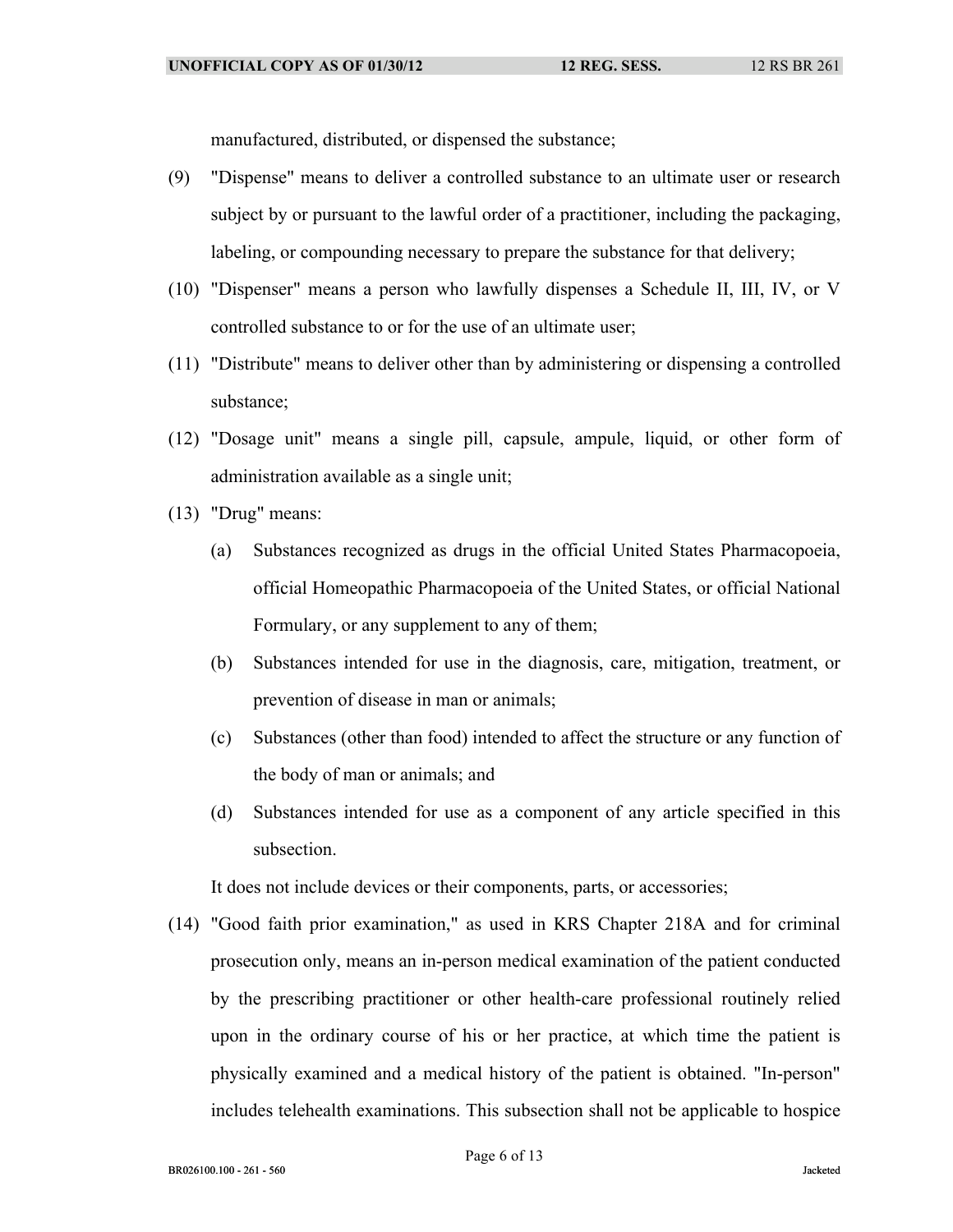providers licensed pursuant to KRS Chapter 216B;

- (15) "Hazardous chemical substance" includes any chemical substance used or intended for use in the illegal manufacture of a controlled substance as defined in this section or the illegal manufacture of methamphetamine as defined in KRS 218A.1431, which:
	- (a) Poses an explosion hazard;
	- (b) Poses a fire hazard; or
	- (c) Is poisonous or injurious if handled, swallowed, or inhaled;
- (16) "Heroin" means a substance containing any quantity of heroin, or any of its salts, isomers, or salts of isomers;
- (17) "Immediate precursor" means a substance which is the principal compound commonly used or produced primarily for use, and which is an immediate chemical intermediary used or likely to be used in the manufacture of a controlled substance or methamphetamine, the control of which is necessary to prevent, curtail, or limit manufacture;
- (18) "Intent to manufacture" means any evidence which demonstrates a person's conscious objective to manufacture a controlled substance or methamphetamine. Such evidence includes but is not limited to statements and a chemical substance's usage, quantity, manner of storage, or proximity to other chemical substances or equipment used to manufacture a controlled substance or methamphetamine;
- (19) "Isomer" means the optical isomer, except as used in KRS 218A.050(3) and  $218A.070(1)(d)$ . As used in KRS  $218A.050(3)$ , the term "isomer" means the optical, positional, or geometric isomer. As used in KRS 218A.070(1)(d), the term "isomer" means the optical or geometric isomer;
- (20) "Manufacture," except as provided in KRS 218A.1431, means the production, preparation, propagation, compounding, conversion, or processing of a controlled substance, either directly or indirectly by extraction from substances of natural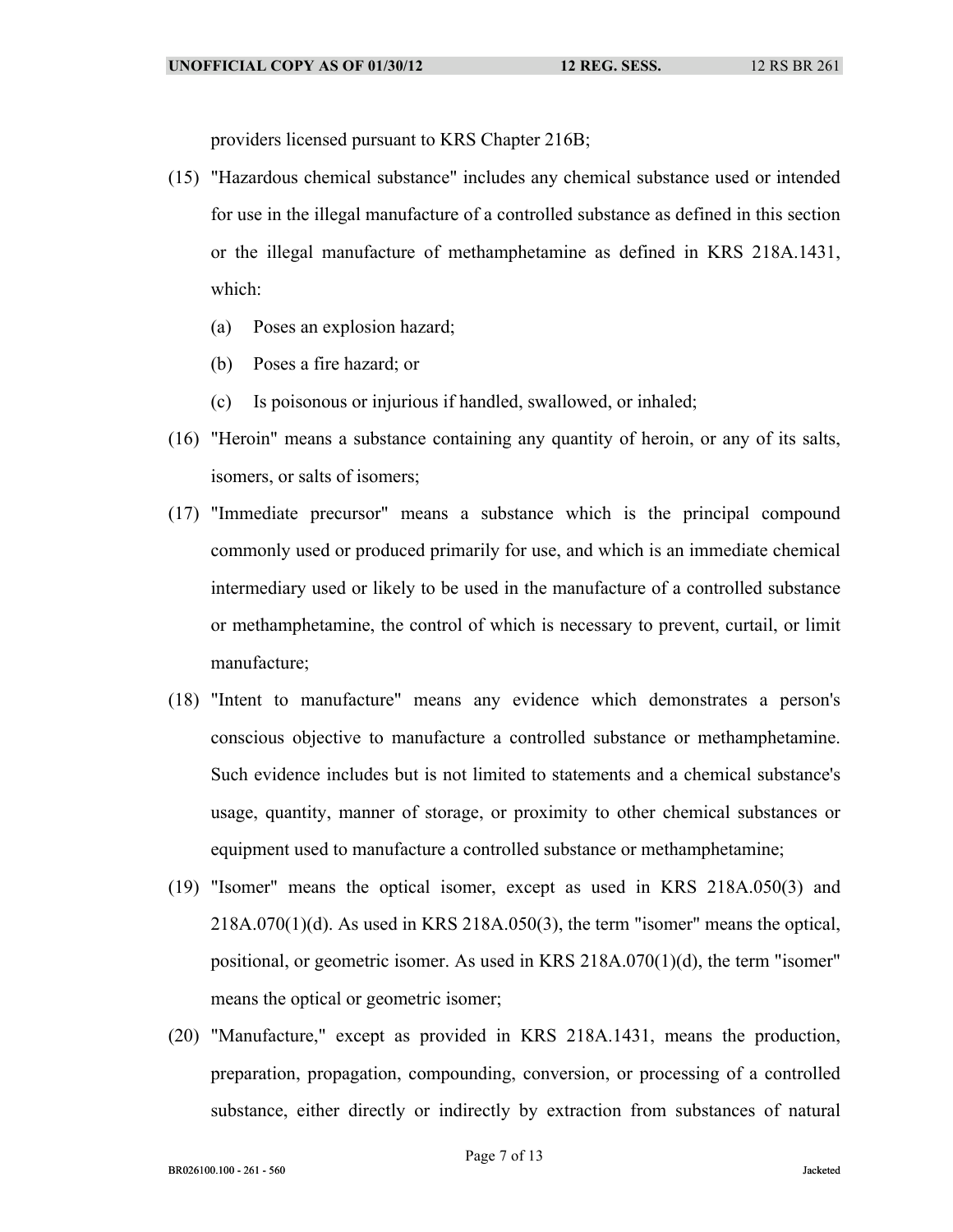origin or independently by means of chemical synthesis, or by a combination of extraction and chemical synthesis, and includes any packaging or repackaging of the substance or labeling or relabeling of its container except that this term does not include activities:

- (a) By a practitioner as an incident to his or her administering or dispensing of a controlled substance in the course of his or her professional practice;
- (b) By a practitioner, or by his or her authorized agent under his supervision, for the purpose of, or as an incident to, research, teaching, or chemical analysis and not for sale; or
- (c) By a pharmacist as an incident to his or her dispensing of a controlled substance in the course of his or her professional practice;
- (21) *(a)* "Marijuana" means all parts of the plant Cannabis sp., whether growing or not; the seeds thereof; the resin extracted from any part of the plant; and every compound, manufacture, salt, derivative, mixture, or preparation of the plant, its seeds or resin or any compound, mixture, or preparation which contains any quantity of these substances; *and*
	- *(b) "Marijuana" does not include industrial hemp as defined in Section 1 of this Act;*
- (22) "Medical history," as used in KRS Chapter 218A and for criminal prosecution only, means an accounting of a patient's medical background, including but not limited to prior medical conditions, prescriptions, and family background;
- (23) "Medical order," as used in KRS Chapter 218A and for criminal prosecution only, means a lawful order of a specifically identified practitioner for a specifically identified patient for the patient's health-care needs. "Medical order" may or may not include a prescription drug order;
- (24) "Medical record," as used in KRS Chapter 218A and for criminal prosecution only, means a record, other than for financial or billing purposes, relating to a patient,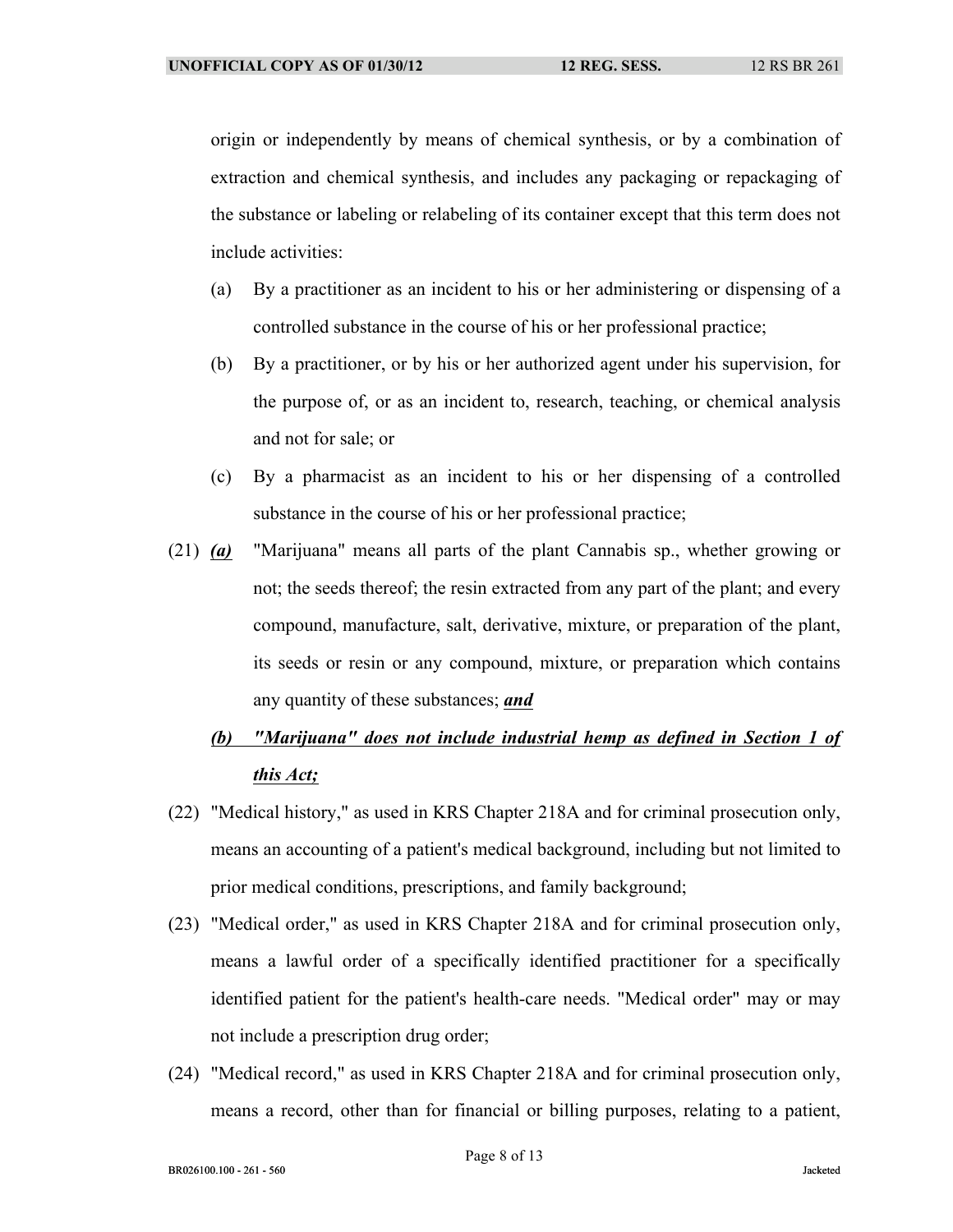kept by a practitioner as a result of the practitioner-patient relationship;

- (25) "Methamphetamine" means any substance that contains any quantity of methamphetamine, or any of its salts, isomers, or salts of isomers;
- (26) "Narcotic drug" means any of the following, whether produced directly or indirectly by extraction from substances of vegetable origin, or independently by means of chemical synthesis, or by a combination of extraction and chemical synthesis:
	- (a) Opium and opiate, and any salt, compound, derivative, or preparation of opium or opiate;
	- (b) Any salt, compound, isomer, derivative, or preparation thereof which is chemically equivalent or identical with any of the substances referred to in paragraph (a) of this subsection, but not including the isoquinoline alkaloids of opium;
	- (c) Opium poppy and poppy straw;
	- (d) Coca leaves, except coca leaves and extracts of coca leaves from which cocaine, ecgonine, and derivatives of ecgonine or their salts have been removed;
	- (e) Cocaine, its salts, optical and geometric isomers, and salts of isomers;
	- (f) Ecgonine, its derivatives, their salts, isomers, and salts of isomers; and
	- (g) Any compound, mixture, or preparation which contains any quantity of any of the substances referred to in paragraphs (a) to (f) of this subsection;
- (27) "Opiate" means any substance having an addiction-forming or addiction-sustaining liability similar to morphine or being capable of conversion into a drug having addiction-forming or addiction-sustaining liability. It does not include, unless specifically designated as controlled under KRS 218A.030, the dextrorotatory isomer of 3-methoxy-n-methylmorphinan and its salts (dextromethorphan). It does include its racemic and levorotatory forms;
- (28) "Opium poppy" means the plant of the species papaver somniferum L., except its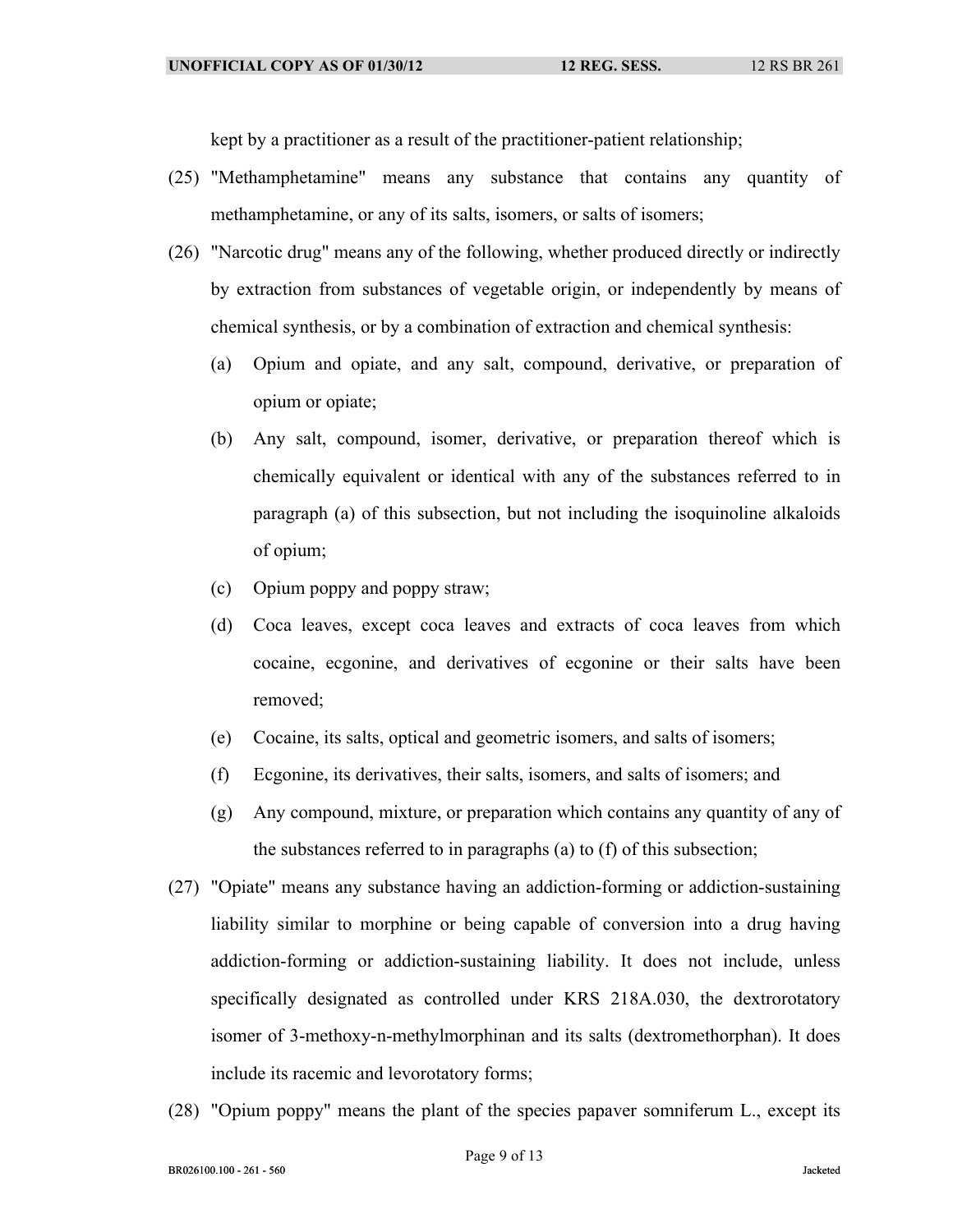seeds;

- (29) "Person" means individual, corporation, government or governmental subdivision or agency, business trust, estate, trust, partnership or association, or any other legal entity;
- (30) "Physical injury" has the same meaning it has in KRS 500.080;
- (31) "Poppy straw" means all parts, except the seeds, of the opium poppy, after mowing;
- (32) "Pharmacist" means a natural person licensed by this state to engage in the practice of the profession of pharmacy;
- (33) "Practitioner" means a physician, dentist, podiatrist, veterinarian, scientific investigator, optometrist as authorized in KRS 320.240, advanced practice registered nurse as authorized under KRS 314.011, or other person licensed, registered, or otherwise permitted by state or federal law to acquire, distribute, dispense, conduct research with respect to, or to administer a controlled substance in the course of professional practice or research in this state. "Practitioner" also includes a physician, dentist, podiatrist, veterinarian, or advanced practice registered nurse authorized under KRS 314.011 who is a resident of and actively practicing in a state other than Kentucky and who is licensed and has prescriptive authority for controlled substances under the professional licensing laws of another state, unless the person's Kentucky license has been revoked, suspended, restricted, or probated, in which case the terms of the Kentucky license shall prevail;
- (34) "Practitioner-patient relationship," as used in KRS Chapter 218A and for criminal prosecution only, means a medical relationship that exists between a patient and a practitioner or the practitioner's designee, after the practitioner or his or her designee has conducted at least one (1) good faith prior examination;
- (35) "Prescription" means a written, electronic, or oral order for a drug or medicine, or combination or mixture of drugs or medicines, or proprietary preparation, signed or given or authorized by a medical, dental, chiropody, veterinarian, optometric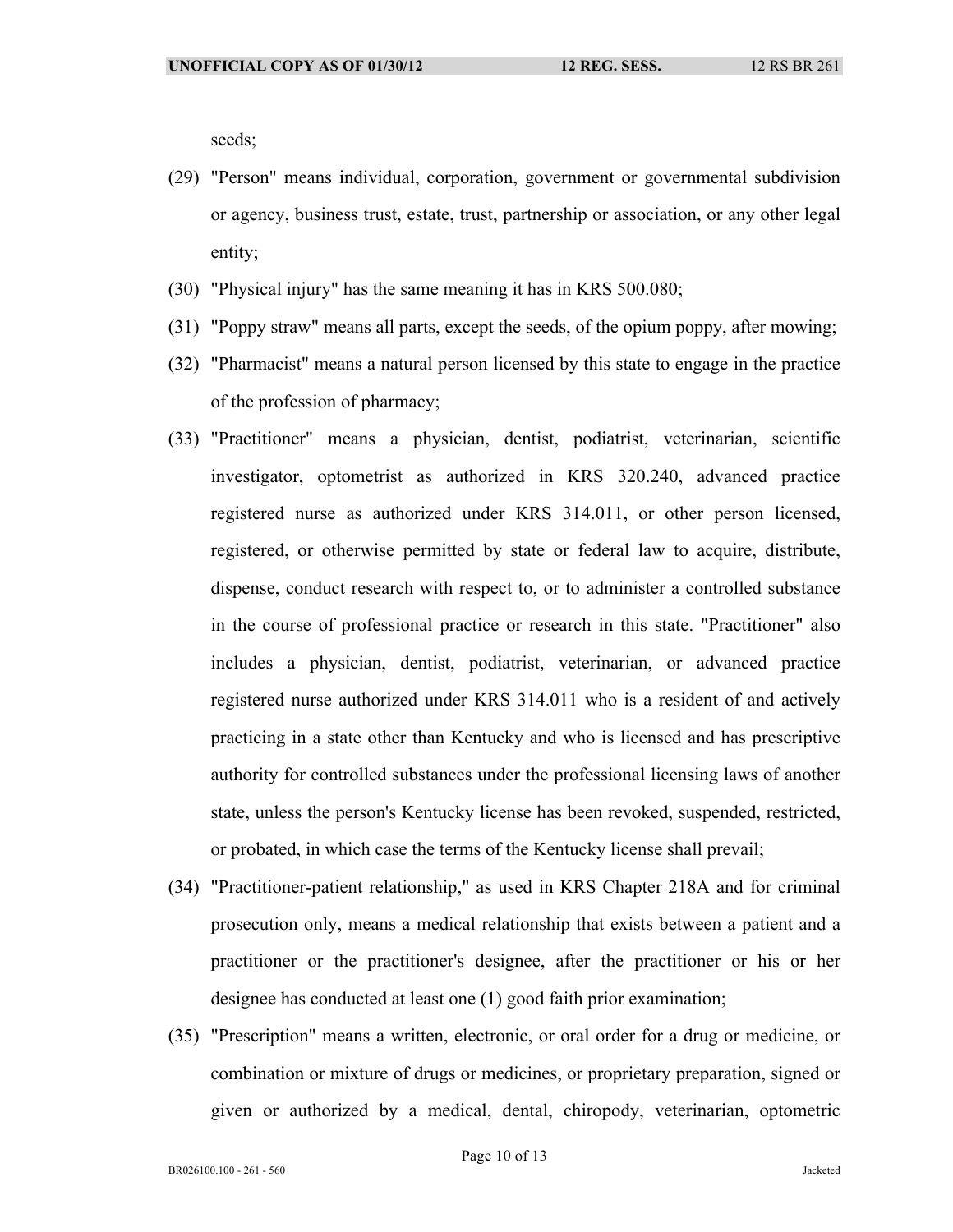practitioner, or advanced practice registered nurse, and intended for use in the diagnosis, cure, mitigation, treatment, or prevention of disease in man or other animals;

- (36) "Prescription blank," with reference to a controlled substance, means a document that meets the requirements of KRS 218A.204 and 217.216;
- (37) "Presumptive probation" means a sentence of probation not to exceed the maximum term specified for the offense, subject to conditions otherwise authorized by law, that is presumed to be the appropriate sentence for certain offenses designated in this chapter, notwithstanding contrary provisions of KRS Chapter 533. That presumption shall only be overcome by a finding on the record by the sentencing court of substantial and compelling reasons why the defendant cannot be safely and effectively supervised in the community, is not amenable to community-based treatment, or poses a significant risk to public safety;
- (38) "Production" includes the manufacture, planting, cultivation, growing, or harvesting of a controlled substance;
- (39) "Recovery program" means an evidence-based, nonclinical service that assists individuals and families working toward sustained recovery from substance use and other criminal risk factors. This can be done through an array of support programs and services that are delivered through residential and nonresidential means;
- (40) "Salvia" means Salvia divinorum or Salvinorin A and includes all parts of the plant presently classified botanically as Salvia divinorum, whether growing or not, the seeds thereof, any extract from any part of that plant, and every compound, manufacture, derivative, mixture, or preparation of that plant, its seeds, or its extracts, including salts, isomers, and salts of isomers whenever the existence of such salts, isomers, and salts of isomers is possible within the specific chemical designation of that plant, its seeds, or extracts. The term shall not include any other species in the genus salvia;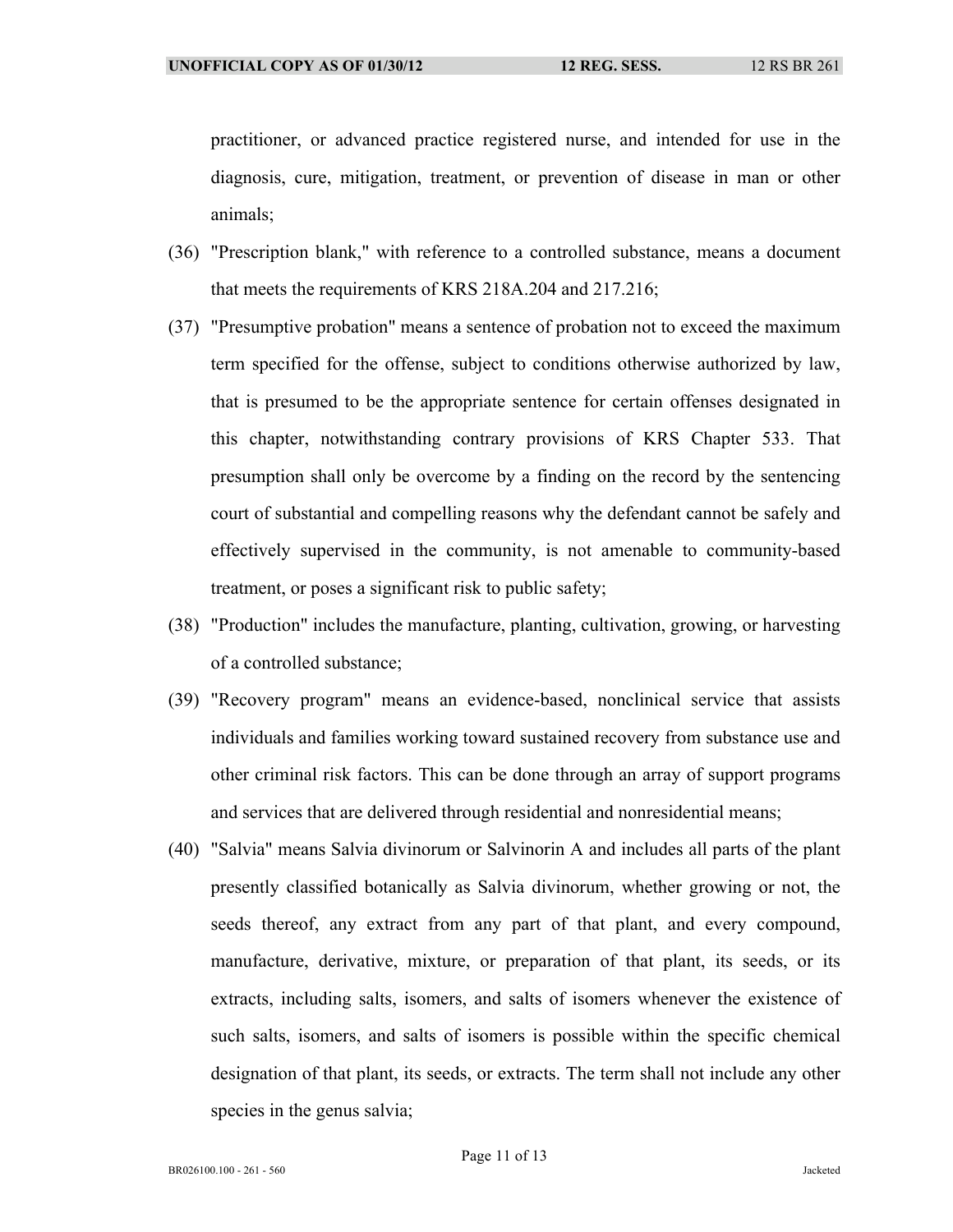- (41) "Second or subsequent offense" means that for the purposes of this chapter an offense is considered as a second or subsequent offense, if, prior to his or her conviction of the offense, the offender has at any time been convicted under this chapter, or under any statute of the United States, or of any state relating to substances classified as controlled substances or counterfeit substances, except that a prior conviction for a nontrafficking offense shall be treated as a prior offense only when the subsequent offense is a nontrafficking offense. For the purposes of this section, a conviction voided under KRS 218A.275 or 218A.276 shall not constitute a conviction under this chapter;
- (42) "Sell" means to dispose of a controlled substance to another person for consideration or in furtherance of commercial distribution;
- (43) "Serious physical injury" has the same meaning it has in KRS 500.080;
- (44) "Synthetic cannabinoid agonists or piperazines" means any chemical compound that contains Benzylpiperazine; Trifluoromethylphenylpiperazine; 1,1- Dimethylheptyl-11-hydroxytetrahydrocannabinol; 1-Butyl-3-(1-naphthoyl)indole; 1-Pentyl-3-(1-naphthoyl)indole; dexanabinol; (1-(2-morpholin-4-ylethyl)indol-3 yl)-napthalen-1-ylmethanone (JWH-200); 1-pentyl-3-(2 methoxyphenylacetyl)indole (JWH-250); or 2-[(1R,3S)-3-hydroxycyclohexyl]-5-(2 methyloctan-2-yl)phenol). The term shall not include synthetic cannabinoids that require a prescription, are approved by the United States Food and Drug Administration, and are dispensed in accordance with state and federal law;
- (45) "Telehealth" has the same meaning it has in KRS 311.550;
- (46) "Tetrahydrocannabinols" means synthetic equivalents of the substances contained in the plant, or in the resinous extractives of the plant Cannabis, sp. or synthetic substances, derivatives, and their isomers with similar chemical structure and pharmacological activity such as the following:
	- 1. Delta 1 cis or trans tetrahydrocannabinol, and their optical isomers;